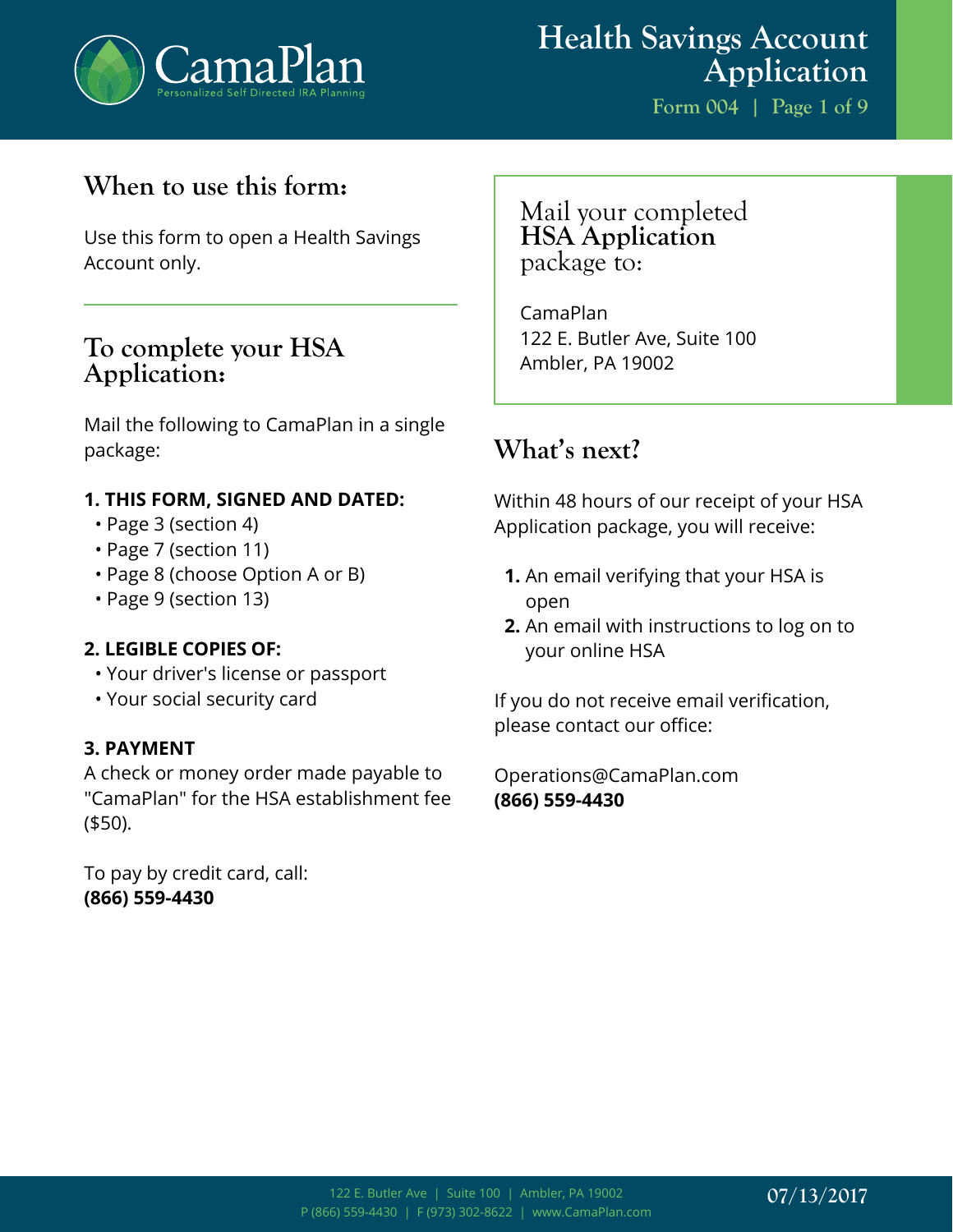

# **Health Savings Account Application**

**Form 004 | Page 2 of 9**

# **1. Participant Details**

Legal Name (must match SSN card)

#### Address

(Note: Should match driver's license or passport address. If not, please provide supporting documentation (such as utility bill) with your current address as well as an explanation as to why it does not match. No PO boxes.)

| Street     |  |
|------------|--|
| City       |  |
| State      |  |
| <b>ZIP</b> |  |

#### Mailing Address

(if different from ph

| Street       |  |
|--------------|--|
| City         |  |
| <b>State</b> |  |
| <b>ZIP</b>   |  |

#### Email Address

(Note: To receive timely account information and correspondence. Will also serve as verification for online access.)

#### Driver's License/Passport Number

State Issue Date Exp. Date

| Soc. Sec. No.<br>Date of Birth  |      |        |
|---------------------------------|------|--------|
| <b>Marital Status</b><br>Gender | Male | Female |
| Phone 1                         |      |        |
| Phone 2                         |      |        |

# **2. HSA Type**

(Note: Please feel free to contact a CamaPlan account executive for specific guidance. )

Select one type of new HSA desired:

|                  | Self-Only Coverage:                 |
|------------------|-------------------------------------|
| hysical address) | <b>Tax Year</b>                     |
|                  | Family Coverage:                    |
|                  | <b>Tax Year</b>                     |
|                  |                                     |
|                  | This is an inherited HSA            |
|                  | (additional documentation required) |
|                  | Deceased's Name                     |

| Date of Birth |  |
|---------------|--|
| Date of Death |  |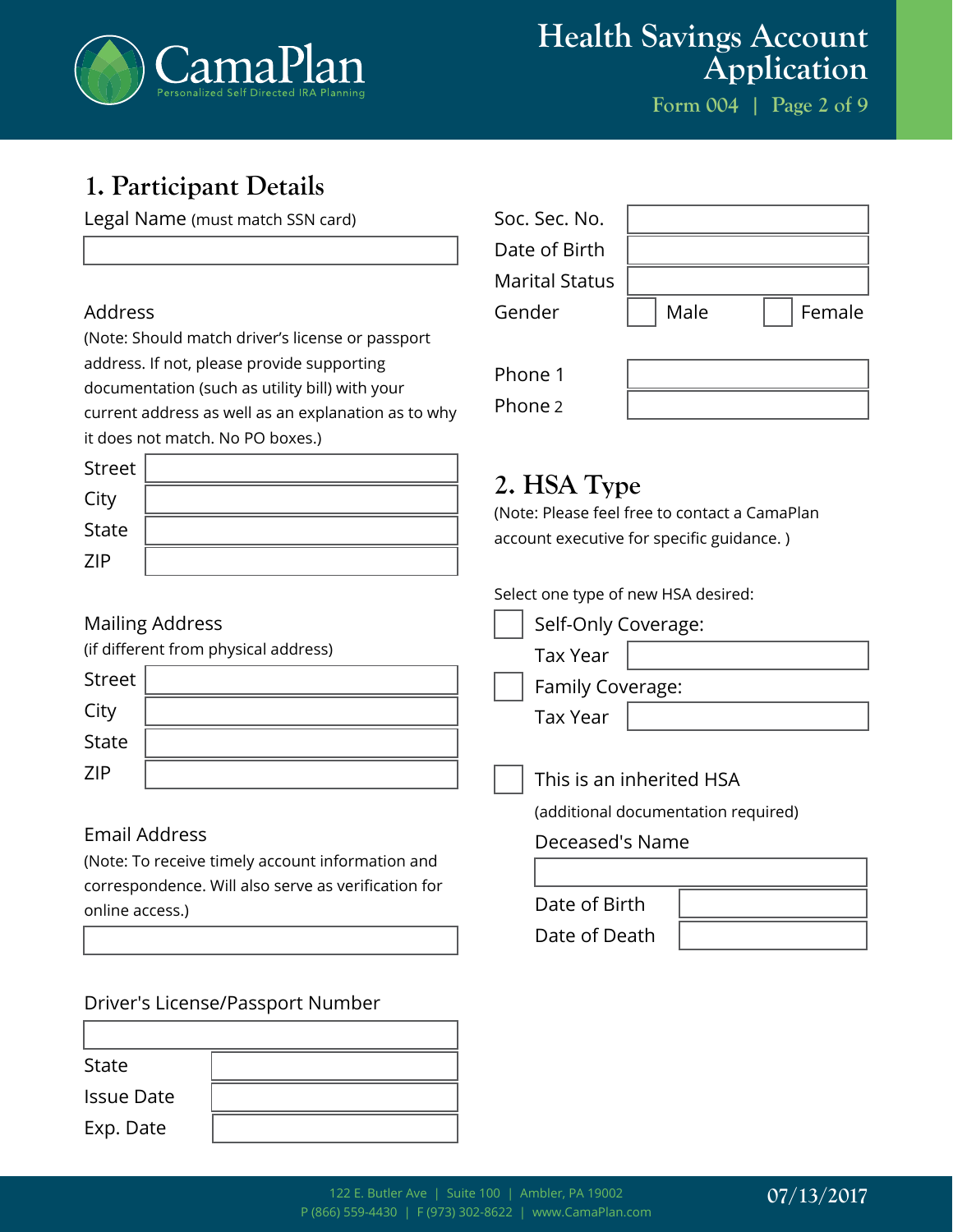

**Form 004 | Page 3 of 9**

## **3. Beneficiary Designations**

(Note: These beneficiary designations take precedence over beneficiaries designated in your Will or Trust. Add a separate sheet to add more beneficiaries. The total percentages for PRIMARY and CONTINGENT beneficiaries should EACH total 100%.)



In the event of my death, the balance in the account shall be paid to the primary beneficiaries who survive me in equal shares (or in the specified shares, if indicated). If the primary or contingent beneficiary box is not checked for a beneficiary, the beneficiary will be deemed a primary beneficiary. If none of the primary beneficiary(ies) survive me, the balance in the account shall be paid to the contingent beneficiary(ies) who survive me in equal shares (or in the specified shares, if indicated.

# **4. Consent of Spouse**

(Note: consent of the participant's spouse is required to effectively designate a beneficiary other than, or in addition to the participant's spouse. Your spouse must sign if he or she is not a 100% primary beneficiary in section 3.)

### **I consent to these Beneficiary Designations.**

Disclaimer for community and marital property states: The participant's spouse may have a property interest in the account and the right to dispose of the interest by will. Therefore, administrator and custodian disclaim any warranty as to the effectiveness of the participant's beneficiary designation or as to the ownership of the account after the death of the participant's spouse. For additional information, please consult your legal and/or tax advisor.

#### **Spouse's Signature**

**Date**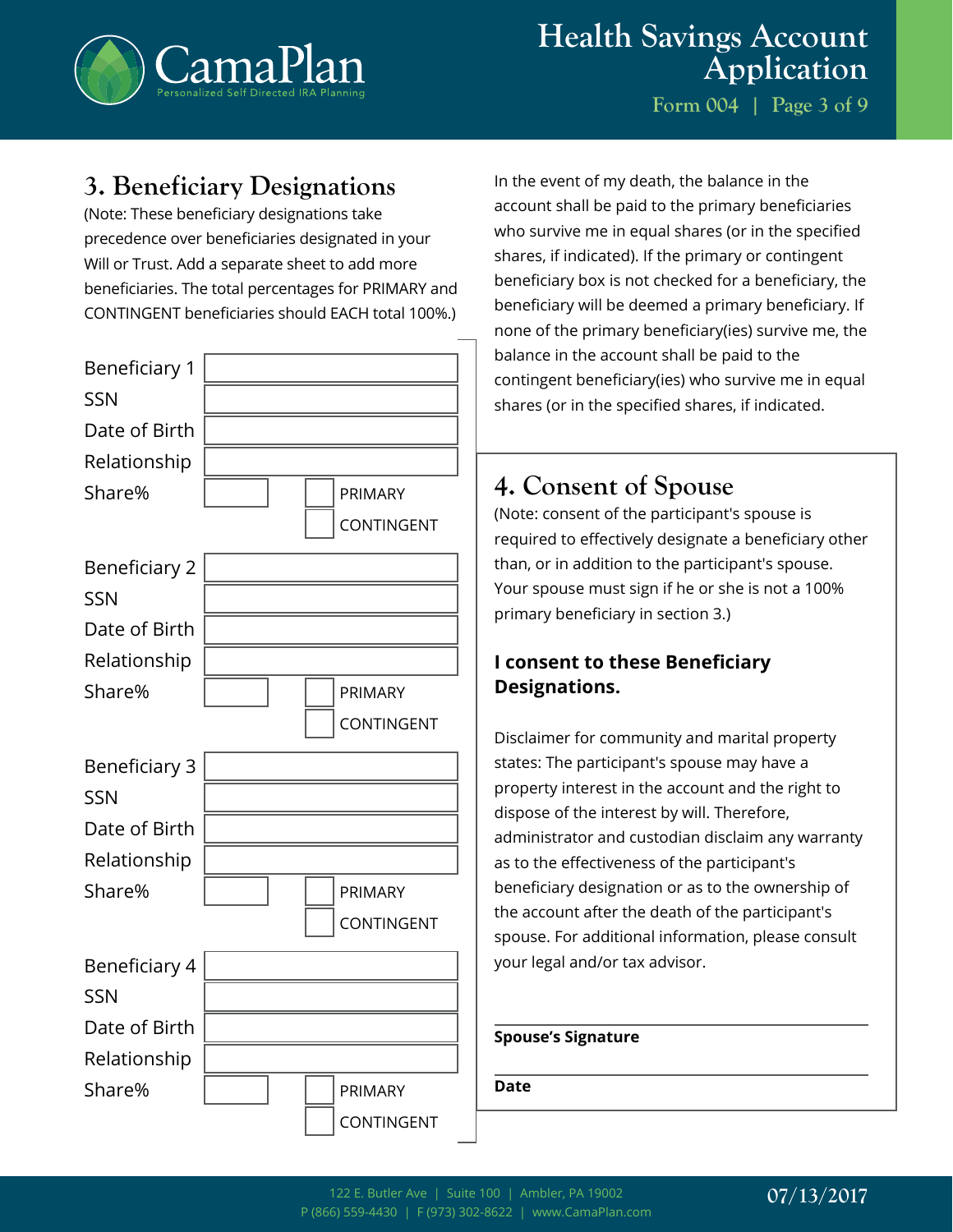

## **5. Interested Party Authorization (optional)**

(Note: We hold your account information confidential and do not share it without your written permission. This ONLY allows information to be provided to the named person. If you require someone to act on your behalf, you must provide an executed Power of Attorney form.)

I hereby authorize the administrator and custodian to provide the individual named herein access to information contained in my HSA. I understand that this authorization is for informational purposes only and that the named individual may not conduct transactions on my behalf. I understand that I may revoke this authorization by providing written notice to administrator at any time.

### Interested Party Name

| <b>Street</b> |  |
|---------------|--|
| City          |  |
| <b>State</b>  |  |
| <b>ZIP</b>    |  |
| Email         |  |
| Relationship  |  |
| <b>DOB</b>    |  |
| Phone         |  |
|               |  |

# **6. Investment Information**

What asset class(es) are you interested in investing in? (Check all that apply)

| <b>Real Estate</b>        |
|---------------------------|
| Notes/Mortgages           |
| <b>Private Placements</b> |
| Tax liens/tax deeds       |
| <b>Precious Metals</b>    |
| Other:                    |

#### How did you hear about us?

- CamaPlan Client CamaPlan Event Asset Provider
- Advisor
	- Internet/Advertising

### **Other**

# **7. Funding Information**

Contribution

### Type of Account

- Rollover (from another HSA or Archer MSA)
- Transfer (from another HSA or Archer MSA)
- One-time transfer from an FSA or HRA (treated as a rollover)
- One-time transfer from an IRA (treated as a regular contribution)
	- Mistake of Fact reimbursement (not treated as a new contribution)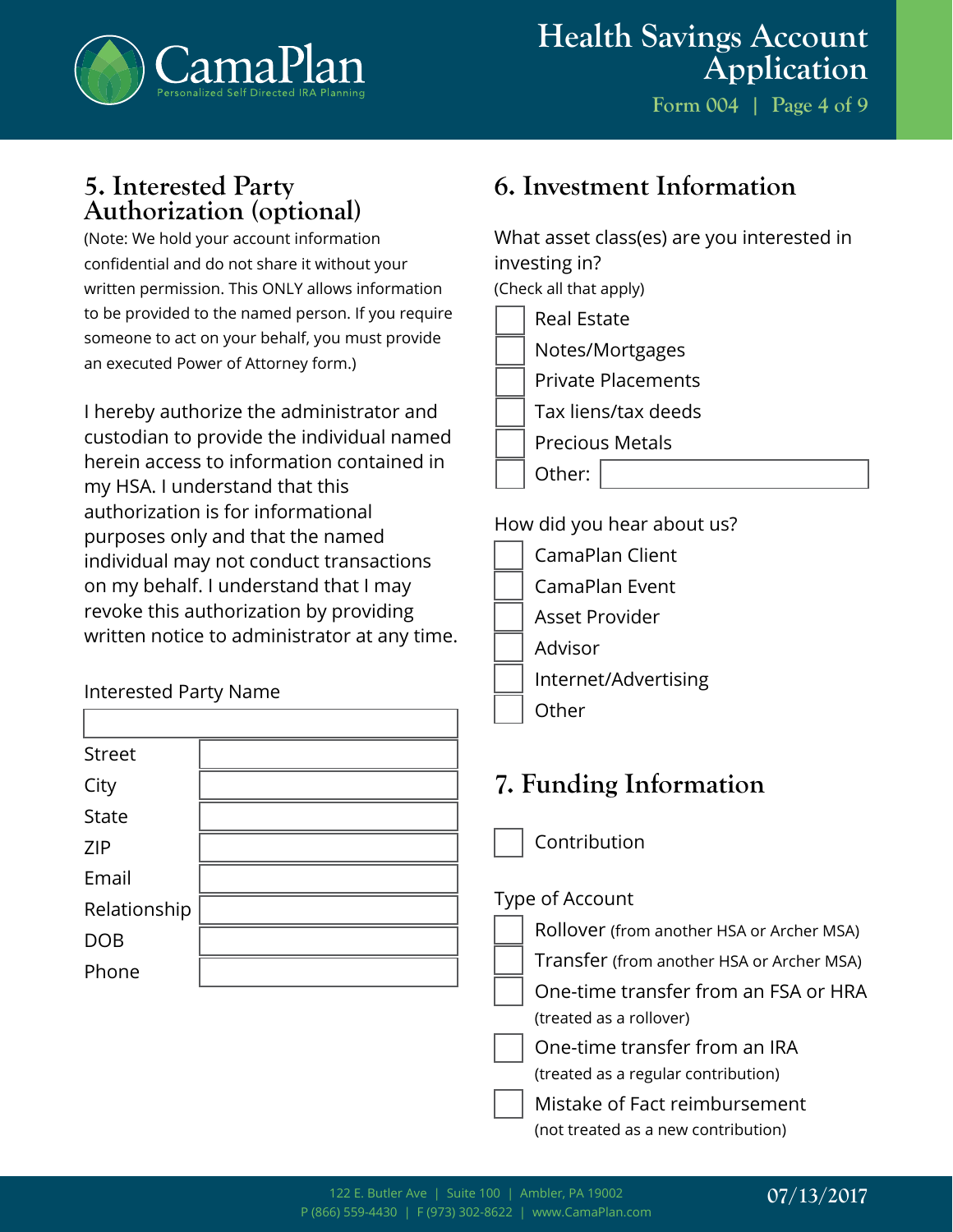

### **8. Privacy Policy Statement**

(Note: Please review what CamaPlan will and will not do with your personal information.)

CAMA Self-Directed IRA takes your privacy seriously. This privacy statement provides information about the personal information that CAMA collects, and the ways in which CAMA uses that personal information

Collection of Personal Information. CAMA may collect and use the following kinds of personal information: information about your use of our website and forms; information that you provide for the purpose of applying for an account; information about transactions carried out utilizing our services; and any other information that you provide to CAMA.

Using Personal Information. CAMA may use your personal information to: open and administer your account; provide on-line access to your account; deliver products or services to you; send you statements and invoices; collect payments from you; and send you informative communications.

Where CAMA discloses your personal information to its principals, employees, agents, or sub-contractors for these purposes, the given principal, employee, agent, or sub contractor shall be obligated to use that personal information in accordance with the terms of this privacy statement and applicable law. In addition to the disclosures reasonably necessary for the purpose identified elsewhere above, CAMA may disclose your personal information to the extent that it is required to do so by law, in connection with any legal proceedings or prospective legal proceedings, and in order to establish, exercise, or defend its legal rights.

Securing your Personal Information. CAMA will take commercially reasonable technical and organizational measures to prevent the loss, misuse, or alteration of your personal information you provide on its secure servers.

USA Patriot Act. To cooperate with the US Government's efforts to combat the funding of terrorism and money laundering activities, Federal Law requires all financial institution to obtain, verify, and record information that identifies each person who opens an account. Accordingly, when you open an account with CAMA, we will request your name, address, date of birth, driver's license/passport, and other information that will enable us to identify you with reasonable certainty.

# **9. Arbitration & Venue**

The parties hereto agree that all claims and disputes of every type and nature between or among any or all of them, including but not limited to claims in contract, tort, common law or alleged statutory violations, shall be submitted to binding arbitration pursuant to all applicable rules of the American Arbitration Association. All proceedings will take place in Montgomery County, PA. Arbitration is final and binding on the parties. The parties hereto hereby waive their right to seek remedies in court, including the right to a jury trial. The parties signing below expressly waive any right they may have to institute or conduct litigation or arbitration in any other forum or location, or before any other body, whether individually,

### **07/13/2017**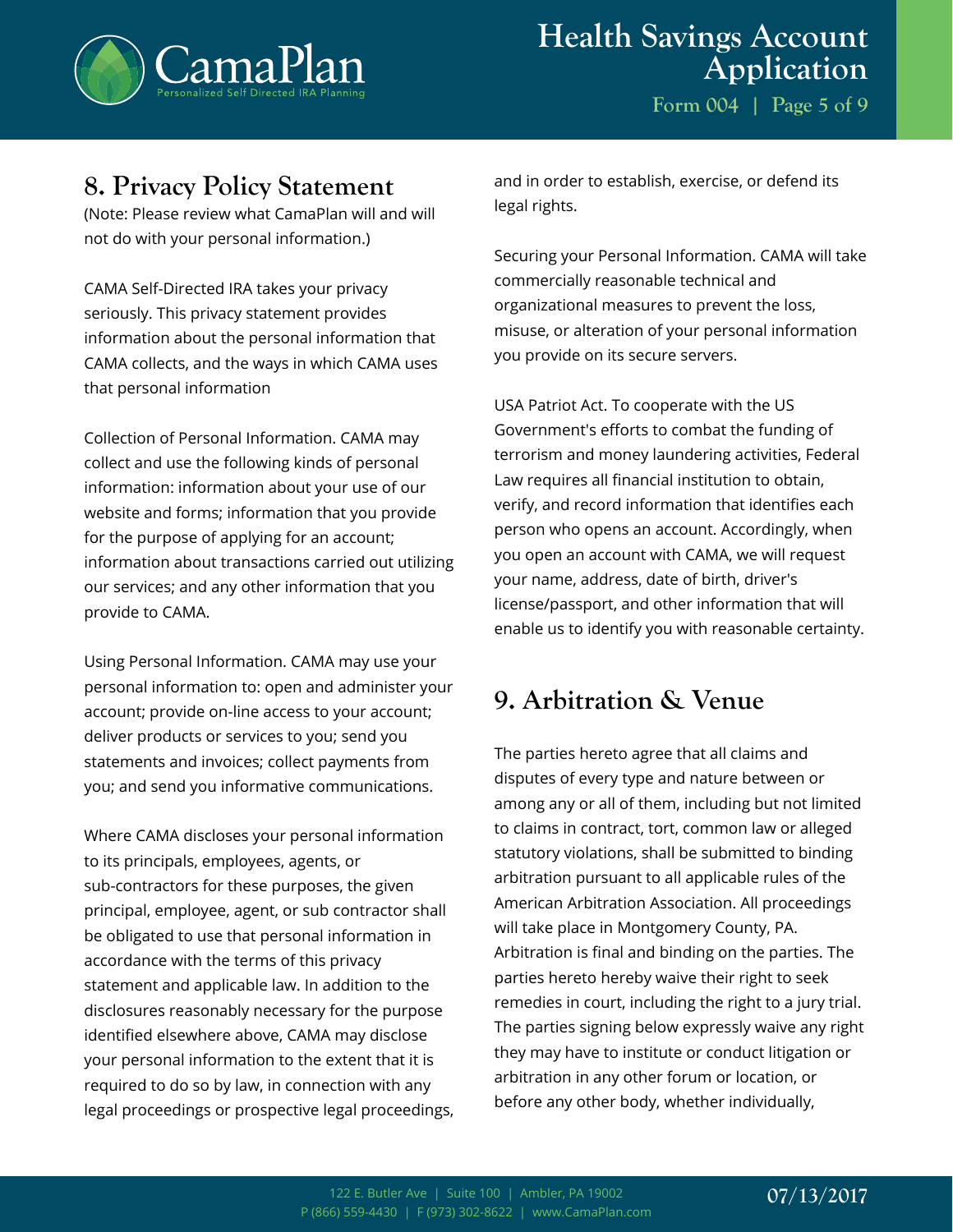

**Form 004 | Page 6 of 9**

representatively or in any other capacity. In the event any party hereto commences an action to enforce or interpret any provision of this Agreement, the prevailing party therein shall recover from the non-prevailing party all costs and disbursements incurred therein, including reasonable attorneys' fees.

### **10. Appointment of Administrator & Custodian**

By execution of this Health Savings Account Application, I, the Participant hereunder, hereby appoint CAMA Self- Directed IRA, LLC to act as Administrator ("Administrator") of my Custodial account and I appoint Meridian Bank to act as Custodian for my account ("Custodian"). I understand and acknowledge that Administrator has entered into an administrative services agreement with Custodian under which Administrator is to provide administrative services for the Participant's Custodial account, and to properly fulfill its duties as Administrator. Under the administrative services agreement, all communication between the Participant and the Custodian shall be handled through Administrator. Administrator may elect to satisfy the requirement under Section 408(a) of the Internal Revenue Code to serve as custodian of Custodial accounts by forming an affiliated entity that is qualified to serve as custodian (the "trust entity"). Upon Administrator and/or it's trust entity satisfying the requirements to serve as custodian of my account, then I appoint such entity as custodian of my account without further notice or action on my part. Administrator intends to enter into a similar administrative services agreement with any such trust entity and so will continue to serve as

administrator of my Custodial account. I acknowledge and agree that this Health Savings Account Application and the pertinent Form 5305 (Custodial Account Agreement and Disclosure Statement), together with the Fee Agreement and Schedule of Charges and any other written instructions, in form and substance acceptable to Administrator and the Custodian, (all such documents being incorporated herein by this reference) collectively comprise my entire agreement and govern all aspects of my relationship with the Custodian, Administrator, and/or the contemplated trust entity. I acknowledge and agree that Administrator is independent of the Custodian and not empowered or authorized to obligate or bind the Custodian, and vice versa. Additionally, nothing in this Agreement shall be construed to render Administrator or the trust entity an employee, partner, agent of, or joint venturer with the Custodian. The Custodian shall not be responsible or liable under any circumstances for any representations or statements made by Administrator or the trust entity and neither Administrator nor the contemplated trust entity shall be responsible or liable under any circumstances for any representation or statement made by the Custodian. Neither Administrator nor the Custodian is a trustee, mortgage broker, asset manager, investment advisor or loan servicing agent with respect to me or my account and neither shall have any discretionary power, authority or control with respect to the acquisition, management, investment, or disposition of my account or its assets. Neither the Custodian nor Administrator is a fiduciary hereunder with respect to my account or any investment in it.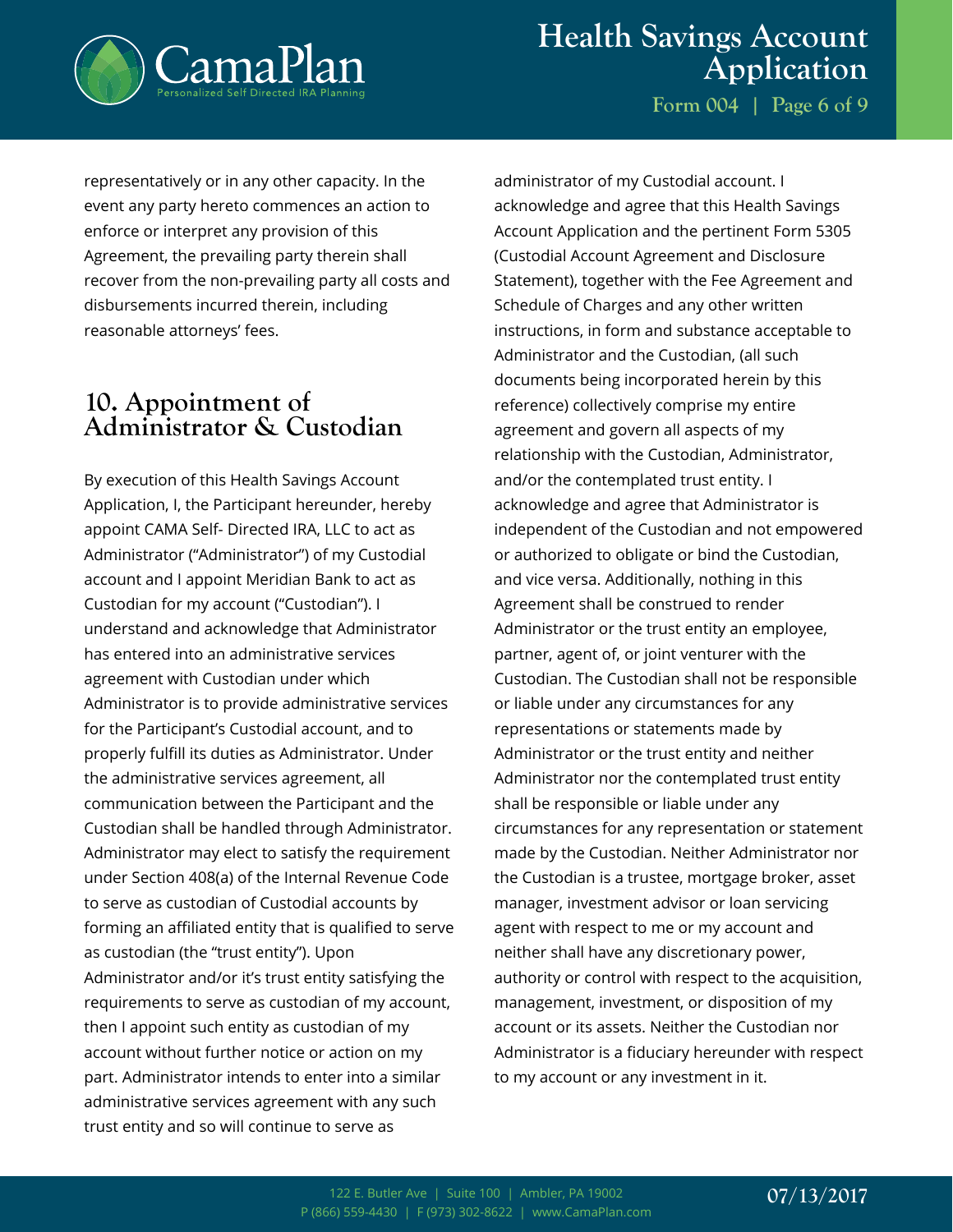

**Form 004 | Page 7 of 9**

### **11. Acknowledgements & Agreement to Terms**

(Note: Please review, sign, and date once you have read and filled out the entire Application and Adoption Agreement form.)

By signing below, I hereby acknowledge having been advised by Administrator to seek the advice of independent legal, tax and/or investment counsel prior to executing this Agreement. I further acknowledge that neither Administrator nor Custodian named herein offer legal, tax or investment advice with respect to the subject matter hereof and it is incumbent upon me to obtain such advice from qualified third parties. I understand and agree that I have the sole responsibility for the investment of the assets held within the account established hereunder and that Administrator and/or Custodian have no responsibility under this Agreement, or otherwise, than to follow my appropriate written instructions (upon forms supplied by them), to administer my account, to maintain accurate records of account activity that I direct, and to only provide annually tax forms 5498 and/or 1099, as appropriate, during the pendency of this Agreement. I acknowledge my obligation to provide and agree to provide Administrator an annual independent third party appraisal of the fair market value of each "alternative" asset held in the account established hereunder on or before January 15th of each year following the establishment of this account. I further understand and acknowledge that Administrator reserves the right to halt all activity on my account unless and until such valuation is produced to the reasonable satisfaction of Administrator, and that I will be assessed a late charge in the event of my failure to timely do so. I

understand and acknowledge that it is my responsibility to determine whether any activity undertaken within the account established hereunder may constitute a Prohibited Transaction pursuant to IRC §4975 and/or may give rise to any tax consequences (e.g.– Unrelated Business Taxable Income, etc.). I hereby agree to release, indemnify and hold Administrator and Custodian harmless from and against any and all liability that may arise of any nature whatsoever as a result of Administrator and/or Custodian carrying-out the directives I provide them hereunder throughout the pendency of this Agreement. Under penalty of perjury, I certify that the information contained herein is correct. I hereby agree to participate in the Custodial Account offered by Administrator and Custodian. I acknowledge receipt of a copy of the plan document under which this Custodial Account is established, a copy of this Adoption Agreement, and a copy of the Disclosure Statement with respect to this Individual Retirement Account. I direct that all benefits upon my death be paid as indicated above. In the event that this is a rollover contribution, the undersigned hereby irrevocably elects, pursuant to the requirements of Section 1.402(a)(5)-1T of the IRS regulations, to treat this contribution as a rollover contribution. If I named a beneficiary which is a Trust, I understand I must provide certain information concerning such Trust to the Administrator or Custodian.

#### **Participant's Signature**

#### **Date**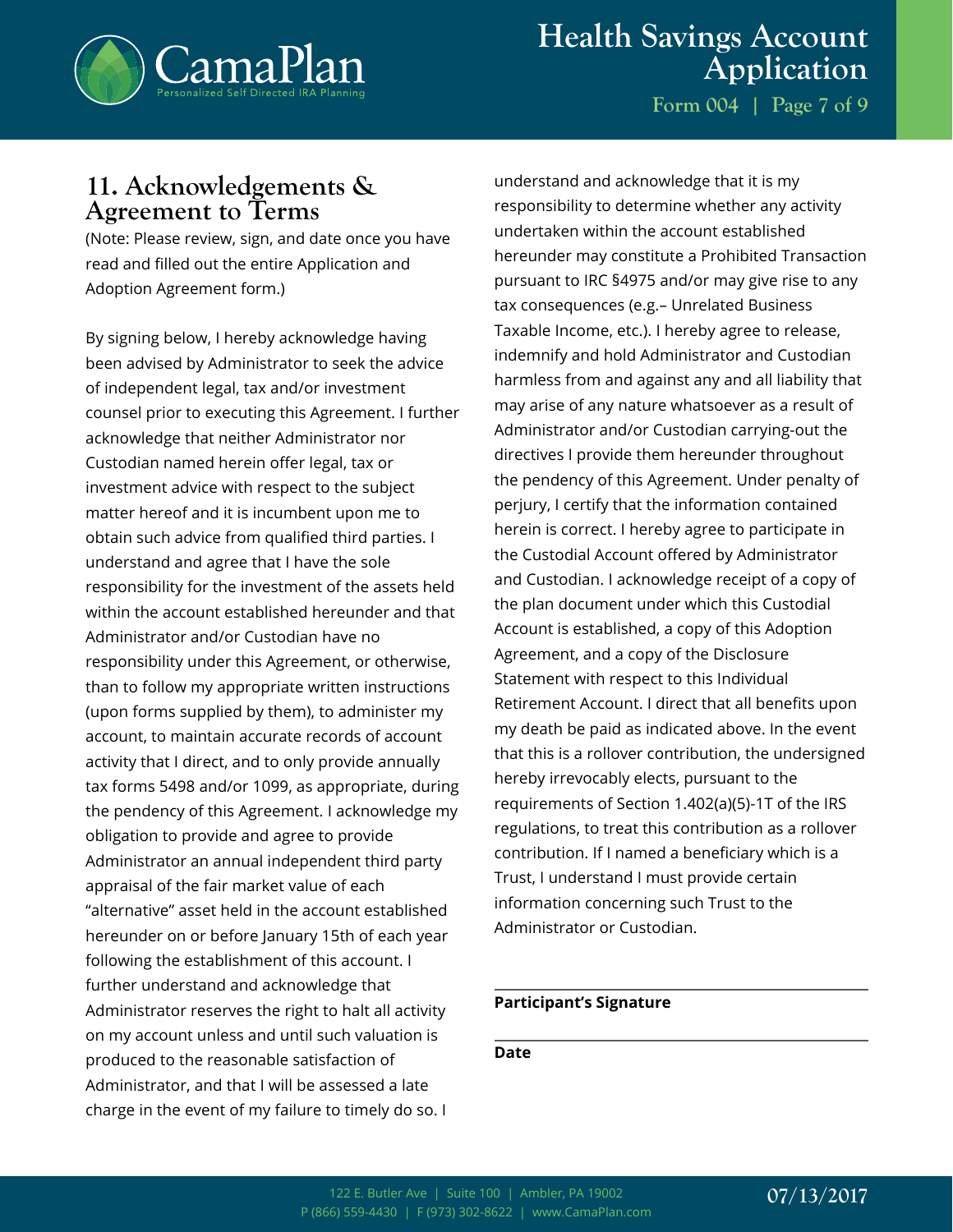

**Form 004 | Page 8 of 9**

## **12. Fee Agreement**

(Note: Credit card transactions will be assessed at 3.5% service charge.)

Minimum cash balance requirement, depending on your fee basis, two calendar years of annual fees must be kept in the account. (for example: the asset based annual is \$275 per asset, so that a minimum of \$550 balance for an account with only one asset.)

### **Annual Record-Keeping/ Maintenance Fee Option**

(Note: Your annual record-keeping/maintenance fee is calculated based on Option A or Option B. Please select a fee basis by checking one of the options below. Fee selection can be changed up to 6 times a year. No annual fee for "Cash Only" accounts maintaining a minimum of \$4,000.00. If a "Cash Only" account is less than\$4,000.00, a \$50.00 annual fee will be charged.)

### **Option A - Number of Assets**

For accounts with one or few assets. Fee of \$275 assessed annually for each asset in account. Thereafter pro-rated annual fees are assessed at time of any subsequent acquisition and then annually thereafter in January.

**Example:** A private placement and a real estate property held in an account are considered 2 assets. Each asset is charged \$275 annually, therefore  $$275 \times 2 = $550$  annual fee.

#### **Option B - Account Value**

For accounts with many assets and/or low balances. Fee is calculated on highest value of account during annual term. Minimum annual fee: \$150.00. Maximum annual fee: \$1,850.00.

| <b>Account Value:</b>  | Multiply by: |
|------------------------|--------------|
| \$0 to \$20,000        | 0.0085       |
| \$20,001 to \$80,000   | 0.0065       |
| \$80,001 to \$180,000  | 0.0055       |
| \$180,001 to \$300,000 | 0.0045       |
| \$300,001 to \$500,000 | 0.0035       |
| \$500,001 and up       | 0.0030       |

**Example:** Account value is \$60,000. x 0.0065 = \$390 annual fee

### **401(k) Account Set Up Fee: \$50 Annual Plan Document Fee: \$300**

Plan document fee is not required for outsourced plans. Charged at time account is established. Checks or money orders can be made payable to "CamaPlan". To pay with a credit card, please call our office: **(866) 559-4430**

#### **Transaction Fees**

| \$150.00                                         |  |  |
|--------------------------------------------------|--|--|
| (purchases, sales, exchanges, transfer of asset) |  |  |
| \$95.00                                          |  |  |
| (purchases, sales, exchanges, transfer of asset) |  |  |
| \$10/\$30                                        |  |  |
| \$95.00                                          |  |  |
| \$5.00                                           |  |  |
| \$10.00                                          |  |  |
| \$40.00                                          |  |  |
|                                                  |  |  |
| \$75.00                                          |  |  |
| \$150.00                                         |  |  |
|                                                  |  |  |

### **Special Handling Fees**

| <b>Returned Bank Check</b>               | \$50.00  |
|------------------------------------------|----------|
| Stop Payment                             | \$50.00  |
| Declined/Refunded Credit Card            | \$30.00  |
| Late Charges on Past Due Invoices        | \$30.00  |
| <b>Expediting Documents/Transactions</b> | \$150.00 |
| Notary or Medallion Stamp                | \$10.00  |
| Overnight Courier                        | \$30.00  |
| (Contingent on Carrier Pricing)          |          |
| 2 Day Courier                            | \$15.00  |
| (Contingent on Carrier Pricing)          |          |
| Voided Check                             | \$10.00  |
| Unidentified Incoming Funds              | \$25.00  |

#### **Processing Fees**

| Obtain TIN/EIN for IRA/401K                         | \$99.00       |  |
|-----------------------------------------------------|---------------|--|
| (Third Party CPA)                                   |               |  |
| Direct Registration of Stocks (Per Stock)           | \$50.00       |  |
| <b>Account Termination</b>                          | \$150.00      |  |
| (Includes Transfer Out)                             |               |  |
| Incomplete Documents                                | \$100.00/Hour |  |
| (Includes: Investments, deposits, expenses,         |               |  |
| distributions, special services, research, copying) |               |  |